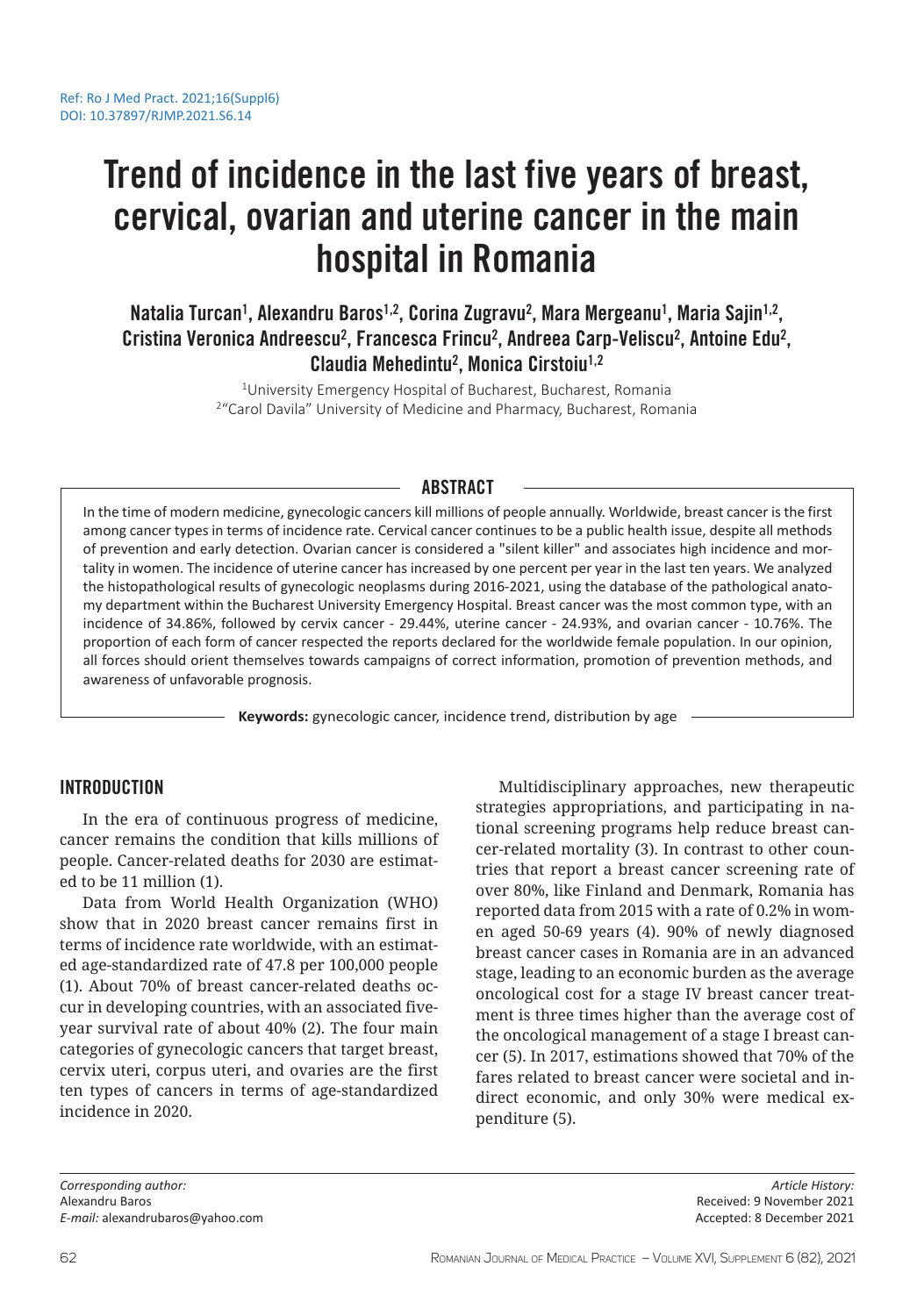These data are worrying and require an attitude with the participation of all parties involved. In 2017, the European Commission conducted a thorough analysis of the health system in Romania, highlighting the deficits responsible for the situation described above. As a result, the European committee depicted that the health system in Romania is underfunded and centralized, where local health care providers do not have the opportunity to adjust their demand for medical materials and technology according to their needs (6).

Worldwide, cervical cancer is the fourth in terms of incidence (7). Early detection of cervical cancer is possible through screening, yet it is preventable with vaccination. These approaches are the way for eliminating cervical cancer from the list of public health matters.

In Romania, cervical cancer is the second most common female cancer of women aged 15 to 44 years, with about 3.380 new diagnosed cases and about 1,805 cervical cancer deaths in 2020 (8). Even though awareness strategies and screening programs were implemented starting with the year 2012, for the last few decades, Romania has the highest incidence (28.6/100,000) and mortality (10.8/100,000) of cervical cancer in Europe (9,10).

Ovarian cancer is a "silent killer" disease, as screening and prevention methods are still limited. Worldwide, ovarian cancer ranks seventh in terms of incidence and associated mortality in women, with a five-year survival rate of approximately 35% (11). In Romania, ovarian cancer has an estimated incidence of 4% among all female types of cancer and places in the first 25 countries with the highest incidence of ovarian cancer cases, with 10.4% of thousands of inhabitants (12).

The incidence of ovarian cancer is directly proportional to age and is rare in women younger than forty (13). Identifying the risk factors can guide the frequency of gynecological consults. Recognizing signs and symptoms suggestive of ovarian cancer is the key to an early diagnosis and proper management. Associated factors with an increased risk of developing ovarian cancer are advanced age, obesity, nulliparity or late pregnancy, hormone replacement therapy, family history of ovarian, breast, or colorectal cancer, and history of family cancer syndromes. Inherited BRCA1 and BRCA2 genes mutation, or hereditary nonpolyposis colon cancer associated with MLH1, MSH2, MSH6, PMS2, and EPCAM genes, treatment for infertility in medical history, antecedents of breast cancer, and smoking are factors that increase the risk for the mucinous type of ovarian cancer (14).

As regards uterine cancer, more than 90% occur in the endometrium. Obesity is one risk factor to be considered. After increasing obesity incidence, uterine cancer has extended by one percent per year in the last ten years (15). In Romania, corpus uteri cancer represents 5.2% of all female types of cancer, with 2 355 new diagnosed cases in 2020 and 516 associated death cases. In Romania, endometrial cancer ranks the 4th among gynecological cancers, accounting for 7.8% of these, and the 4th among the causes of genital cancer mortality (5.7% -5.9%). The diagnosis advantage for this type of cancer is the early manifestation through vaginal bleeding, present in more than 90% of cases.

Uterine sarcomas are less frequent, representing 2-6% of uterine cancers, but are characterized by a poor prognosis when compared to endometrial cancer (16). For this type of cancer, early diagnosis and aggressive management are crucial for prognosis.

Beginning from observational data that suggested a continuous ascendant incidence of gynecological cancer with cases diagnosed at younger ages and in more advanced stages, we aimed to analyze the data from the anatomic-pathological department regarding incidence trends in the University Emergency Hospital of Bucharest, the main hospital of Romania.

#### MATERIAL AND METHOD

The present study is a retrospective analysis of histopathological results from patients with diagnosed gynecological cancers. Our team collected data from the last five years (October 2016-October 2021), using the database of the pathological anatomy department within the University Emergency Hospital of Bucharest.

Cervical, ovarian, uterine, and breast specimens with neoplastic characteristics, were included. We conducted a study of the most common histopathological forms and their trend. The analysis also regarded the age of the patients at the time of diagnosis. We present the results in graphical forms.

1,440 histopathological results matched our selection criteria. We carried out a descriptive analysis of data, calculating indicators as mean, median, standard deviations, maximum and minimum values, percentages of variables. Kruskal-Wallis oneway analysis of variance was used in the statistical analysis. If significant, it indicates that at least one sample stochastically dominates one other sample.

The Ethical Committee of the University Emergency Hospital of Bucharest approved our study. Statistical analysis was performed using the software SPSS 23.0 (SPSS Statistical Software, IBM Corp, Armonk) and Excel software.

## RESULTS

1,440 cases with histopathological diagnoses of breast, cervix, ovarian, and uterine cancer were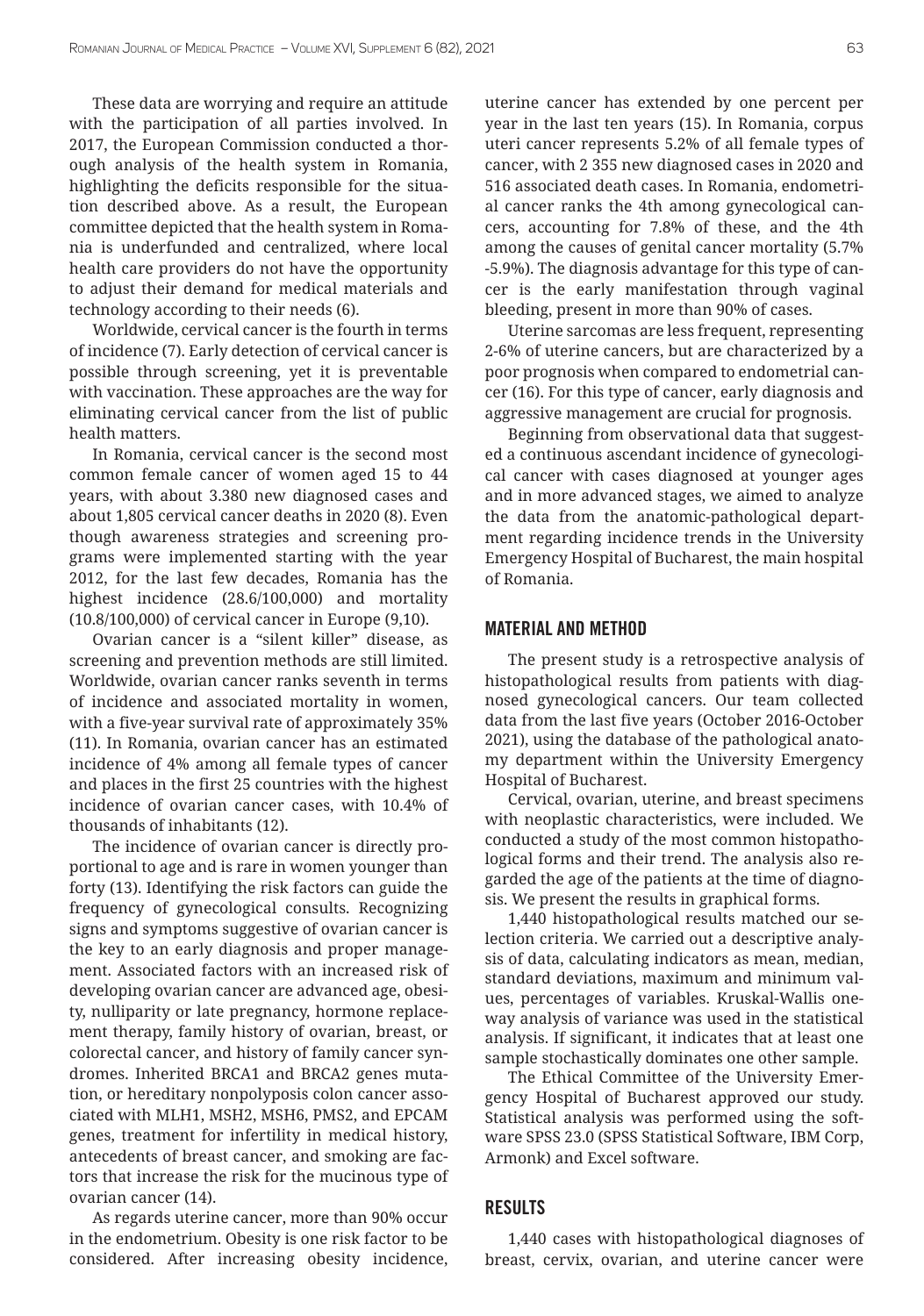registered. Breast cancer was the most common type, with an incidence of 34.86%, followed by cervix cancer - 29.44%, uterine cancer - 24.93%, and ovarian cancer - 10.76%.

Distribution by the age of each type of analyzed cancer showed that uterine cancer has the highest median age, opposed to cervical cancer that associates the lowest median age (Figure 1, Table 1).

Referring to the proportion of the histopathological forms, we found that ductal and lobular carcinomas accounted for more than 90% of the breast cancer cases diagnosed in this period. The most common histopathological form of ovarian cancer diagnosed in our unit was serous ovarian cancer, accounting for more than 58%. Squamous cell carcinoma of the cervix had a proportion of about 89% in our database, and as expected, endometrial cancer accounted for more than 93% of the uterine cancer cases. Relationship between the histopathological type of cancer and age showed statistical significance (Chi-squared =111,7, df- 21, Sig = .000).

The mean age for breast cancer was 62 years, with the youngest patient of 25 years old and the oldest, 91 years old. The mean age for ovarian cancer was 57 years, with the youngest diagnosed patient of 19 years. The mean age for the cervix uteri cancer was similar to ovarian cancer, 56 years old, with the youngest patient of 19 years old. Regarding uterine cancer, the average age was 63 years with a minimum recorded age of 37 years (Table 1).

| Table 1. Statistical descriptive analysis of the type of can- |
|---------------------------------------------------------------|
| cers included in the study, according to age.                 |

| <b>Breast</b><br>cancer                 | Mean                                |                | 62.0643  |
|-----------------------------------------|-------------------------------------|----------------|----------|
|                                         | 95% Confidence interval<br>for mean | Lower<br>bound | 60.9656  |
|                                         |                                     | Upper<br>bound | 63.1629  |
|                                         | 5% Trimmed mean                     |                | 62.2941  |
|                                         | <b>Median</b>                       |                | 63.0000  |
|                                         | Variance                            |                | 155.726  |
| <b>Std. deviation</b><br><b>Minimum</b> |                                     |                | 12.47903 |
|                                         |                                     | 25.00          |          |
|                                         | Maximum                             |                | 91.00    |
| Ovarian<br>cancer                       | Mean                                |                | 57.2418  |
|                                         | 95% Confidence interval<br>for mean | Lower<br>bound | 55.0109  |
|                                         |                                     | Upper<br>bound | 59.4727  |
|                                         | 5% Trimmed mean                     |                | 57.5007  |
|                                         | <b>Median</b>                       |                | 60.0000  |
|                                         | Variance                            |                | 195.079  |
|                                         | <b>Std. deviation</b>               |                | 13.96708 |
|                                         | <b>Minimum</b>                      |                | 19.00    |
|                                         | <b>Maximum</b>                      |                | 87.00    |

| Cervix uteri<br>cancer   | Mean                                |                       | 56.3017  |
|--------------------------|-------------------------------------|-----------------------|----------|
|                          | 95% Confidence interval<br>for mean | Lower<br>bound        | 55.0595  |
|                          |                                     | <b>Upper</b><br>bound | 57.5438  |
|                          | 5% Trimmed mean                     |                       | 56.2557  |
|                          | <b>Median</b>                       |                       | 57.0000  |
|                          | Variance                            |                       | 168.130  |
|                          | Std. deviation                      |                       | 12.96650 |
|                          | <b>Minimum</b>                      |                       | 19.00    |
|                          | Maximum                             |                       | 91.00    |
| <b>Uterine</b><br>cancer | Mean                                |                       | 63.7311  |
|                          | 95% Confidence interval<br>for mean | Lower<br>bound        | 62.7819  |
|                          |                                     | Upper<br>bound        | 64.6803  |
|                          | 5% Trimmed mean                     |                       | 63.7403  |
|                          | Median                              |                       | 64.0000  |
|                          | Variance                            |                       | 83.158   |
|                          | <b>Std. deviation</b>               |                       | 9.11909  |
|                          | Minimum                             |                       | 37.00    |
|                          | Maximum                             |                       | 91.00    |

The distribution by age for breast cancer showed an increased prevalence. In our study group, 4.6% of women diagnosed with breast cancer aged under 40 years. About 14% of the women diagnosed with ovarian cancer were young women aged between 19 and 40 years. About 11% of these cases were under the age of 40. 60% of women were under 60 years old. The median age for uterine cancer was 64 years. We reported only one patient with endometrial cancer under the age of 40, respectively, the age of 37 years. There were no cases of uterine sarcomas below this age limit.

Further, we analyzed the incidence trend for the last five years. We noticed that the incidence of uterine and cervical cancer had a slight decrease (Figure 2). Breast cancer had a peak incidence in 2019, and ovarian cancer did not have significant changes in the incidence during the studied years.

There was no significant difference in the number of cases per mean age during the studied period. The diagnosis of each type of cancer has maintained its age range (Figure 3).

## **DISCUSSIONS**

Our results show that most cancers were diagnosed in advanced stages.

The proportion of each type of cancer included in the analysis follows the estimated age-standardized incidence rate for the worldwide female population. Specifically, breast cancer has the highest incidence among gynecological cancers, followed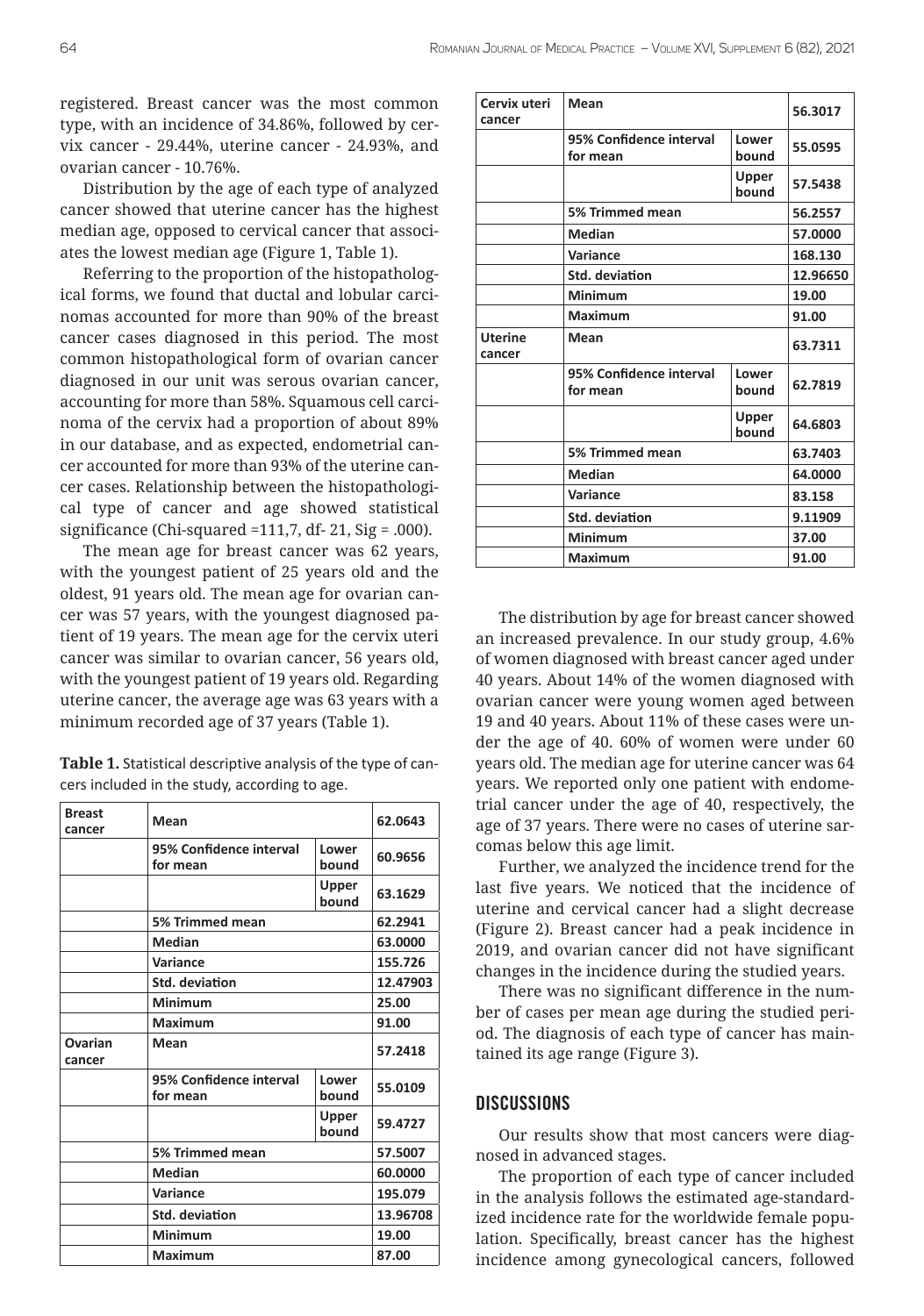

FIGURE 1. Distribution of the analyzed types of cancer, by age



FIGURE 2. Incidence trend for the analyzed types of cancer in the University Emergency Hospital of Bucharest (2016-2021)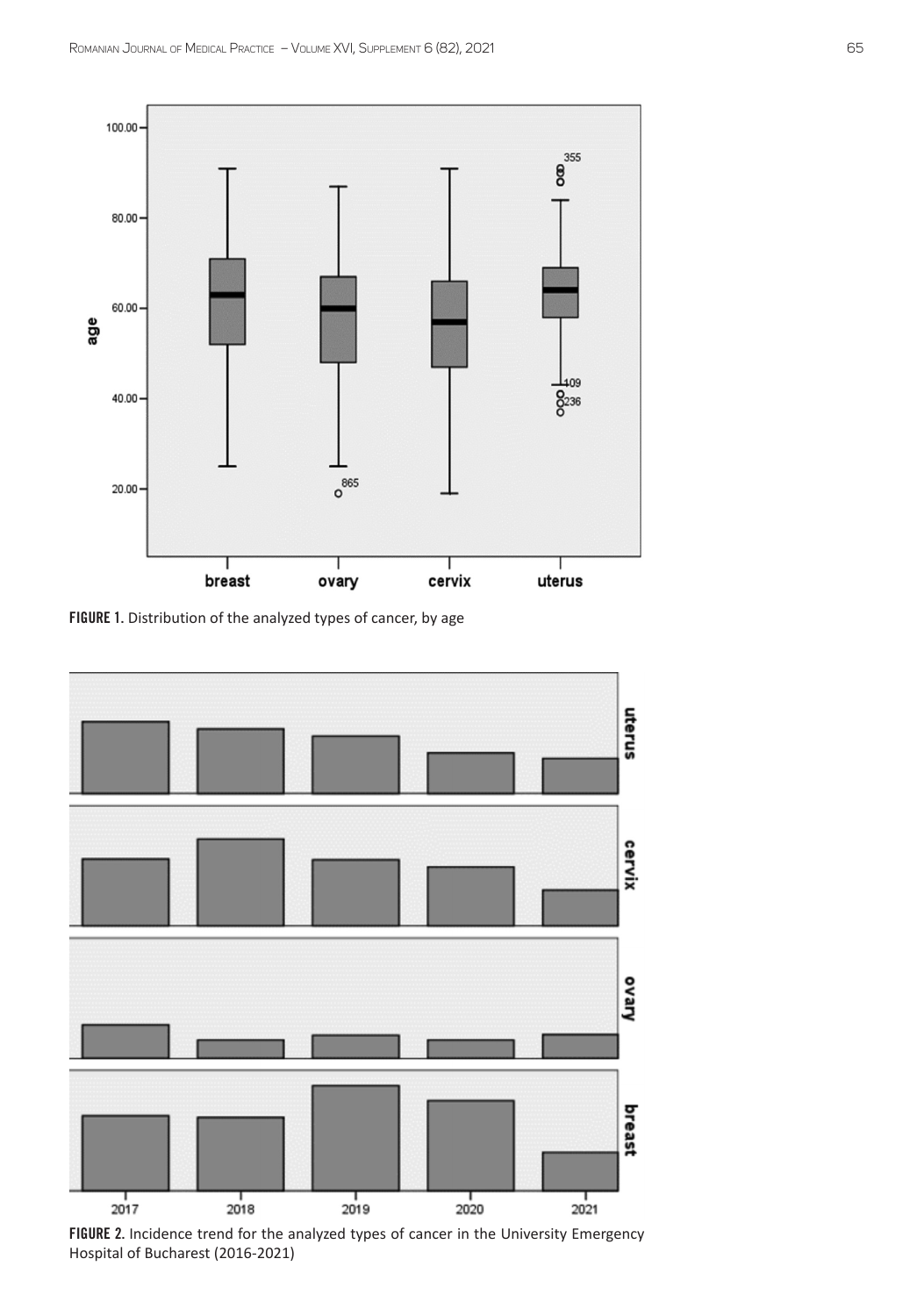

FIGURE 3. Number of cases per mean age for each type of cancer studied (1.00-breast cancer, 2.00-ovarian cancer, 3.00 cervix uteri cancer, 4.00-uterine cancer)

by cervix uteri cancer, corpus uteri cancer, and finally, ovarian cancer (17).

In Romania, breast cancer has an estimated age-standardized incidence of 65.8 with an estimated mortality rate of 17.4 per 100.000 people. These values are significantly higher than those declared for the worldwide population. According to the last official report for breast cancer incidence in Europe in 2016, the lowest number of newly diagnosed cases were in Romania. The low proportion of mammographic screenings of 6%, is therefore explained (18).

It is to notice that the youngest patient diagnosed with breast cancer was 25 years old. According to Cathcart-Rake et al. (18), one in 196 women aged under 40 is diagnosed with breast cancer, and this form of cancer accounts for 30% of cancers among women from this category of age. The median age of 63 years corresponds to data from the medical literature (19,20).

Our data regarding the median age for ovarian cancer is in line with reported data in the literature of 65 years, with a slight difference (21). Ovarian cancer is the one gynecological cancer that has the worst prognosis and the highest mortality rate. It is three-time more lethal compared to breast cancer (7). The particularity in our study is the younger ages for ovarian cancer.

Clarification of the etiopathogenetic diagnosis of cervical cancer and subsequent approval of HPV vaccines as primary prevention and the existence of a screening tool, namely the Pap test, was the

gateway to eradicating cervical cancer among public health problems. However, the number of cervical cancer cases has increased worldwide in the last decades. The estimation was 471,000 cases in 2000, 529,000 in 2008, and 570,000 in 2018 (7,22).

Romania's screening program for cervical cancer, started in 2012, failed. The consequences of a frail medical system, with limited funding, expose an unfavorable reflection over the mentioned results. In 2017, the Romanian Ministry of Health asked for help from the World Health Organization (WHO) and the International Agency for Research on Cancer (IARC) to revise and offer a solution on improving the efficiency of the cervical cancer screening program. The expert analysis summarized the following elements:

- 1. The coverage of the screening program was low, with no more than 10% of the targeted population participating in the screening program.
- 2. The follow-up of the patients screened positive was not included in the program.
- 3. The quality of the screening process, diagnosis, and treatment was questionable.
- 4. There was not a proper data recording for monitoring and evaluation of the screening program.

The following recommendations of the expertise included the reintroduction of HPV vaccination in the routine immunization program and the appropriate follow-up of patients screened positive (10).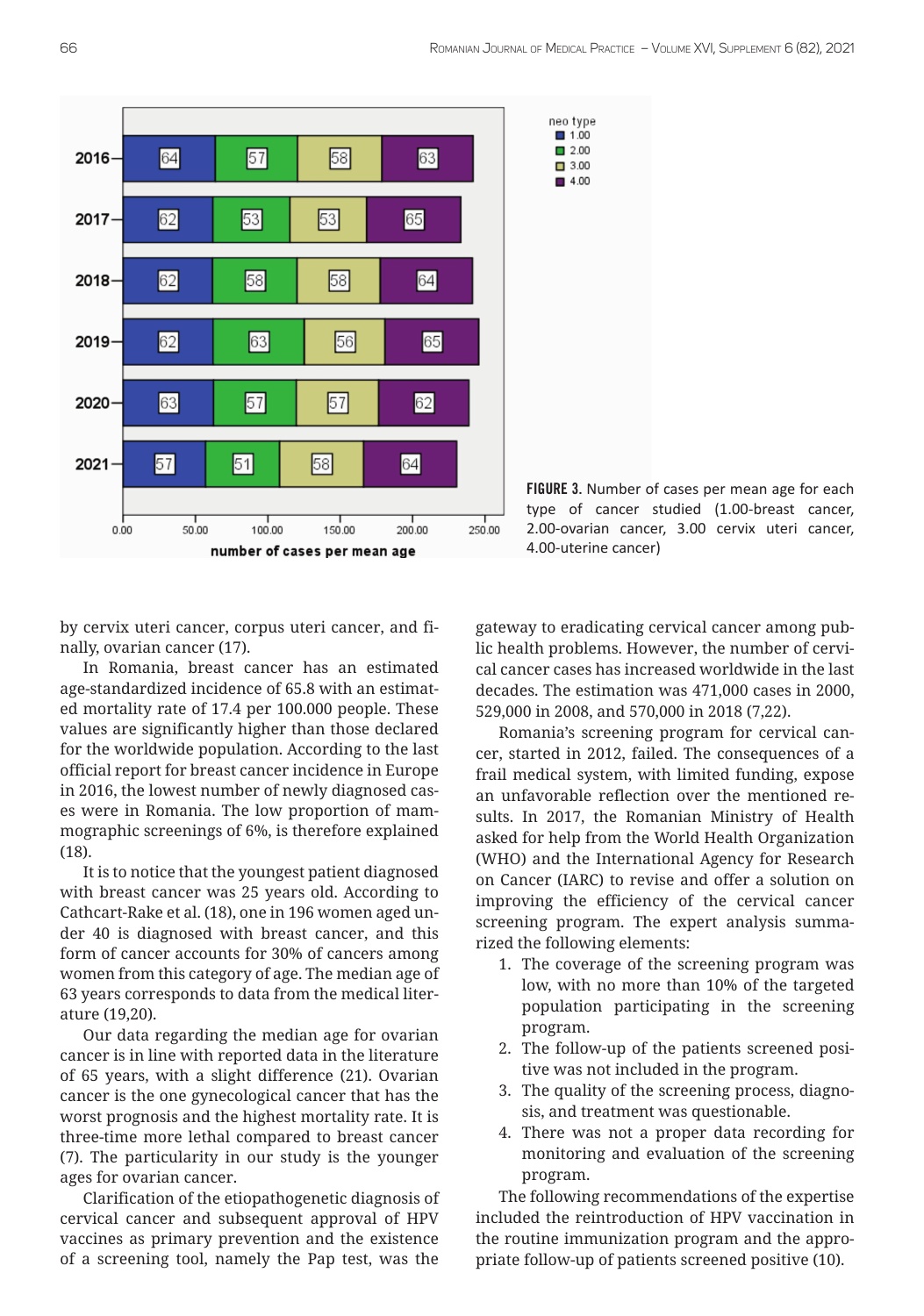In 2021, in Romania, another cervical cancer screening program has been implemented, a program that is mainly focused on vulnerable groups with difficult access to health services and includes the HPV vaccination in the immunization program for female teenagers aged 11-18 years.

Endometrial cancer, globally, accounts for 5% of all cancer cases and 2% of cancer-related death cases in women (23). This type of cancer occurs in reproductive and menopausal patients with a characteristic age range of 50-59 years. About 5% of the cases are under 40 years old (24).

In our study population, we obtained a median age for uterine cancer of 64 years, the value that exceeds the interval mentioned above.

Apparently, in our unit, the incidence of endometrial cancer has constantly decreased in the last five years. In the last four years, the incidence of cervical cancer also presented a downward trend. We need to mention that pandemic years came with restrictions regarding the hospitalization and surgical management of non-urgent cases. Overall, the

**REFERENCES** 

- 1. World Health Organization, International Agency for Research on Cancer. Available at: https://gco.iarc.fr/today/.
- 2. Berry DA, Cronin KA, Plevritis SK, Fryback DG, Clarke L, et al.; Cancer Intervention and Surveillance Modeling Network (CISNET) Collaborators. Effect of screening and adjuvant therapy on mortality from breast cancer. *N Engl J Med.* 2005 Oct 27;353(17):1784-92.
- 3. Autier P, Boniol M, La Vecchia C, et al. Disparities in breast cancer mortality trends between 30 European countries: retrospective trend analysis of WHO mortality database. Br Med J. 2010;341:C4480.
- 4. Breast cancer and cervical cancer screenings. Available at: https:// appsso.eurostat.ec.europa.eu/.
- 5. Approval report of the Order of the Minister of Health and the Head of the Health Insurance Fund regarding the approval of the methodological rules applicable in 2017 of Government Order no. 161/2016 for the approval of the package of services and of the Framework contract regulating the terms of providing medical care, medication and medical devices within the social security system for 2016-2017. Available at: http://www.cnas.ro/castr/media/postFiles/ Ordin%20Norme%20metodologice% 20Contract%20Cadru%20 MS-CNAS%20196-139\_2017.pdf.
- 6. Recomandare A Consiliului privind Programul național de reformă al României pentru 2017 și care include un aviz al Consiliului privind Programul de convergență al României pentru 2017. Available at: https://ec.europa.eu/info/sites/default/files/2017-european-semestercountry-specific-recommendations-commission-recommendations\_-\_ romania-ro.pdf.
- 7. Bray F, Ferlay J, Soerjomataram I, Siegel RL, Torre LA, Jemal A. Global cancer statistics 2018: GLOBOCAN estimates of incidence and mortality worldwide for 36 cancers in 185 countries. *CA Cancer J Clin.*  2018;68(6):394-424.
- 8. Bruni L, Albero G, Serrano B, Mena M, Collado JJ, Gómez D, Muñoz J, Bosch FX, de Sanjosé S. ICO/IARC Information Centre on HPV and Cancer (HPV Information Centre). Human Papillomavirus and Related Diseases in Romania. Summary Report 22 October 2021.
- 9. Andreassen T, Weiderpass E, Nicula F, Suteu O, Itu A, Bumbu M, Tincu A, Ursin G, Moen K. Controversies about cervical cancer screening: A qualitative study of Roma women's (non)participation in cervical

addressability of a chronic patient was lower in 2020 and 2021.

As the values for 2019 remain as a reference, we can say that the incidence of breast cancer remains high.

As an observation for ovarian cancer, most cases were diagnosed at least in stage II, without this circumstance changing in the years studied.

## CONCLUSIONS

Women with gynecological cancer are young women, for whom the stage at the time of diagnosis is the factor that dictates the subsequent prognosis. In our opinion, all forces should be oriented towards campaigns of correct information, promotion of prevention methods, and awareness of unfavorable prognosis. As cancers can run silently into advanced stages, we believe that access to specialized medical services with a presentation for routine gynecological check-ups is the solution for good management.

> *Conflict of interest:* none declared *Financial support:* none declared

cancer screening in Romania. *Social Science & Medicine.* 2017; 183:48-55.

- 10. World Health Organization Europe. Group of experts assess prevention and treatment of cervical cancer in Romania, 2017. Available at: https://www.euro.who.int/en/health-topics/Life-stages/sexual-andreproductive-health/news/news/2017/11/group-of-experts-assessprevention-and-treatment-of-cervical-cancer-in-romania.
- 11. Cobec IM, Sas I, Moatar AE, Moleriu L, Rempen A. Ovarian cancer health politics in Romania and Germany: A comparative study. *Exp Ther Med*. 2021;22:1217.
- 12. Coza D, Șuteu O, Blaga L, Nicula F, Coza O, Achimaș-Cadariu P, Irimie A. North-Western Cancer Registry. Cancer Incidence and Mortality Trends in North-Western Region of Romania. Casa Cărţii de Știinţă Cluj-Napoca, 2019:56-86.
- 13. Brinton LA, Trabert B, Shalev V, Lunenfeld E, Sella T, Chodick G. In Vitro Fertilization and Risk of Breast and Gynecologic Cancers: A Retrospective Cohort Study within the Israeli Maccabi Healthcare Services. *Fertil Steril.* 2013;99(5):1189-1196.
- 14. Murali R, Davidson B, Fadare O, et al. High-grade Endometrial Carcinomas: Morphologic and Immunohistochemical Features, Diagnostic Challenges and Recommendations. *Int J Gynecol Pathol.*  2019;38 Suppl 1:S40-S63.
- 15. D'Angelo E, Prat J. Uterine sarcomas: a review. *J Gynecol Oncol.*  2010;116(1):131-139.
- 16. International Agency for research on Cancer World Health Organization (Cancer Today); Estimated age-standardized incidence rates (World) in 2020, worldwide, females, all ages. Available at: https://gco.iarc.fr/.
- 17. Mehedintu C, Bratila E, Berceanu C, Cirstoiu MM, Barac RI, Andreescu CV, Badiu DC, Gales L, Zgura A, Bumbu AG. Comparison of tumorinfiltrating lymphocytes between primary and metastatic tumors in Her2+ and HER2-breast cancer patients. *Rev Chim.* (Bucharest) 2018;69(11):3133-3137.
- 18. Cathcart-Rake EJ, Ruddy KJ, Bleyer A, Johnson RH. Breast Cancer in Adolescent and Young Adult Women Under the Age of 40 Years. *JCO Oncol Pract.* 2021 Jun;17(6):305-313.